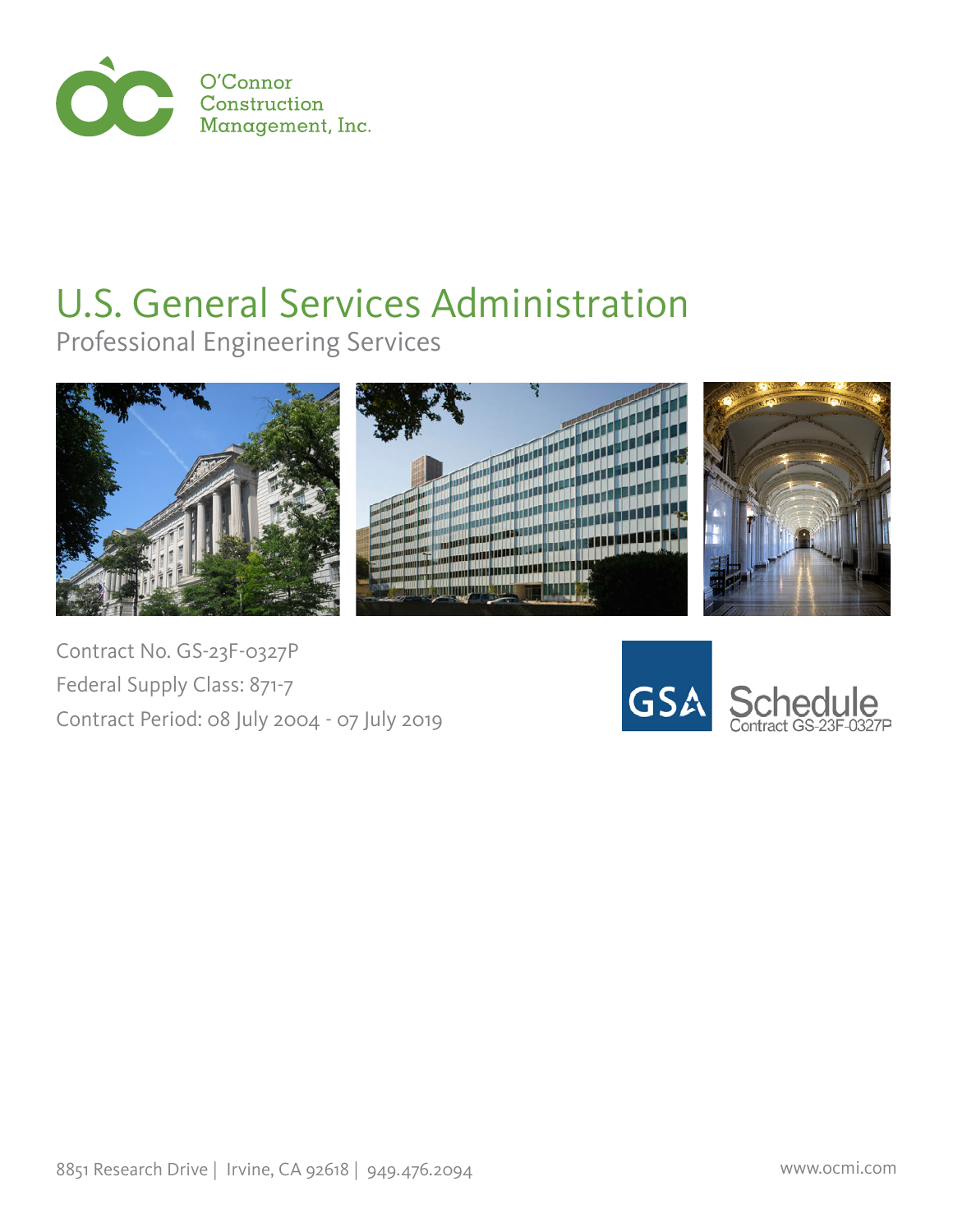### EXECUTIVE SUMMARY

The United States General Services Administration (GSA) has awarded O'Connor Construction Management, Inc., a Federal Acquisition Service Schedule to provide Professional Engineering Services (PES). Our contract number is GS-23F-0327P.

O'Connor provides Construction Management services at all phases of a typical project and Recovery Purchasing, including:



- Construction Management (871-7)
- Construction Management Recovery Purchasing (871-7RC)

Our services include every aspect of construction management and consulting, including:

- Program Management
- Project Management
- Construction Management
- Risk Prevention and Analysis
- Inspection and Quality Assurance
- Cost Estimating (Independent Government Estimates)
- Critical Path Method (CPM) Scheduling
- Constructability and Design Review
- Value Engineering
- Claims and Litigation Support
- Market Studies
- Building Information Modeling (BIM) Support

#### Size Classification

Under 236220 (Construction Management) and 541330 (Engineering), O'Connor qualifies as a Small Business. O'Connor is also registered as a Veteran-Owned Small Business and Service-Disabled Veteran-Owned Small Business.

#### Contract Administrator



Tom Strandberg, CCP, PSP, PMP, LEED AP BD+C, Vice President 6110 Executive, Blvd, Suite 440 Rockville, MD 20852 202.299.0530 tstrandberg@ocmi.com



Alternate Point of Contact Ciaran O'Connor, Chairman

8851 Research Drive Irvine, CA 92618 949.476.2094 ciaran@ocmi.com

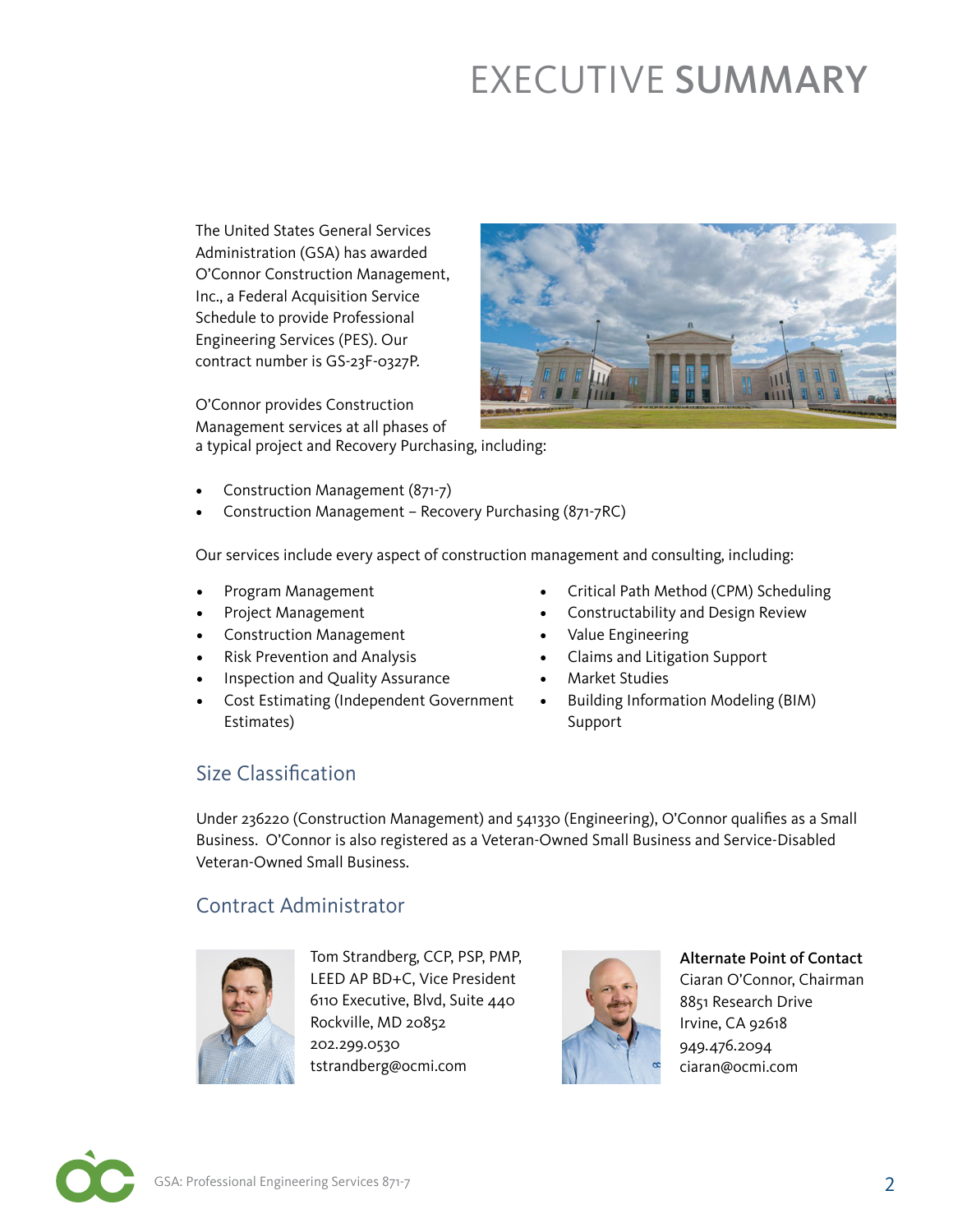### EXECUTIVE SUMMARY

#### About O'Connor Construction Management, Inc.

Founded in 1982 as a cost consulting company, O'Connor is a leading full-service PM/CM firm in the public marketplace. Regardless of geographic location, O'Connor provides thorough, expert cost management services for the U.S. General Services Administration and their tenant agencies. Headquartered in Orange County, CA, we have branch offices in:

- Las Vegas, NV
- Oakland, CA
- Rockville, MD
- San Diego, CA
- San Francisco, CA

Since our inception, we have provided construction management and consulting services for more than 7,000 jobs worldwide, including hundreds of U.S. Federal Government projects. Our work includes every conceivable type of building facility and civil infrastructure project.

#### Specialized Federal Experience

Through our experience with GSA, we are especially knowledgeable of the following standards, technologies, processes, and concepts:

- Leadership in Energy & Environmental Design (LEED)
- High Performance Building
- Building Information Modeling (BIM)
- Federal Standards, Codes, and Design Guidelines
- CMc (Construction Manager as constructor) Delivery
- Design-Build Delivery
- Commissioning (CxA)
- U.S. Courthouses, Federal Buildings, and Land Ports of Entry
- Electronic Project Management systems (ePM)

#### Clearances

O'Connor possesses a favorable U.S. Department of Energy Foreign Ownership, Control or Interest (FOCI) determination. Individual employees hold various clearances, including Top Secret and HSPD-12.

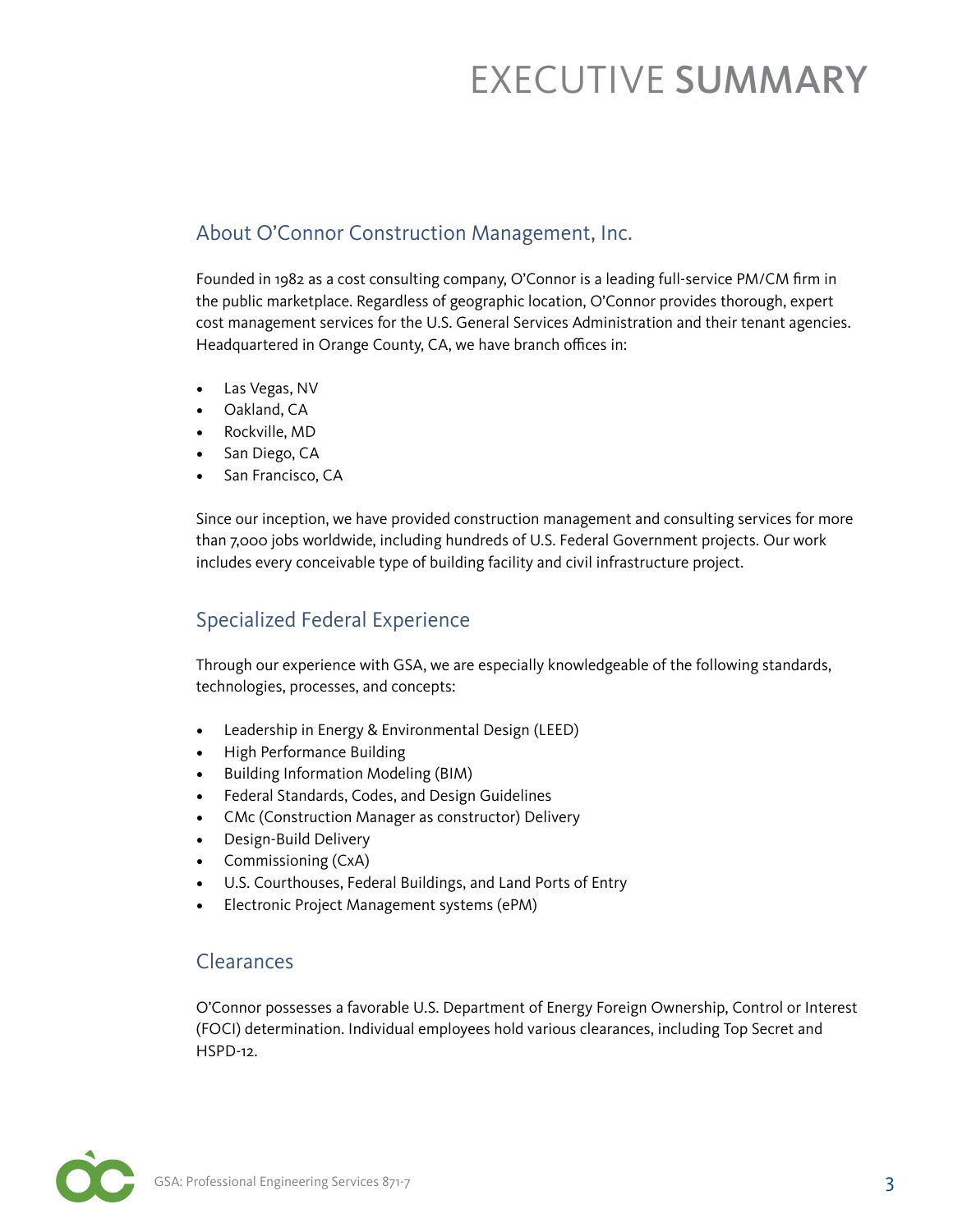# PROJECT EXPERIENCE



O'Connor is a leading full-service project and construction management firm with experience on more than 7,000 jobs worldwide, including hundreds of U.S. Federal Government projects. What sets O'Connor apart from other firms is our more than 34 year history of mitigating cost-associated risk from planning through post-construction.

In 2004, O'Connor was awarded a GSA schedule contract (PES 871) to provide on-call project and construction management and cost consulting services for U.S. Government projects. Through this contract we have provided services including construction management, market studies, cost consulting and schedule management for a variety of projects including:

- GSA Nationwide Estimating ID/IQ, Various Locations
- GSA, Region 2: Federal Public Defender's Relocation, Newark, NJ
- GSA, Region 4: Federal Building & Courthouse, Tuscaloosa, AL
- GSA, Region 7: New U.S. Land Port of Entry, Donna, TX
- GSA, Region 7: New U.S. Land Port of Entry, McAllen, TX
- GSA, Region 9: 50 UN Plaza, Phase 2 Renovation, San Francisco, CA
- GSA, Region 9: Calexico West LPOE Renovation, Calexico, CA
- GSA, Region 9: Central California Field Office, San Jose & Menlo Park, CA
- GSA, Region 9: Fresno Courthouse Space Consolidation
- GSA, Region 9: John E. Moss Federal Building, DOI TI, Sacramento, CA
- GSA, Region 9: Parking Lot Rehabilitation, Sacramento, CA
- GSA, Region 9: Phillip Burton FBCH Infrastructure Projects, San Francisco, CA
- GSA, Region 9: Renovations at Chet Holified & Santa Ana Federal Buildings, Laguna Niguel & Santa Ana, CA
- GSA, Region 9: Staff Augmentation, San Francisco, CA
- GSA, Region 9: U.S. Land Port of Entry, San Ysidro, CA

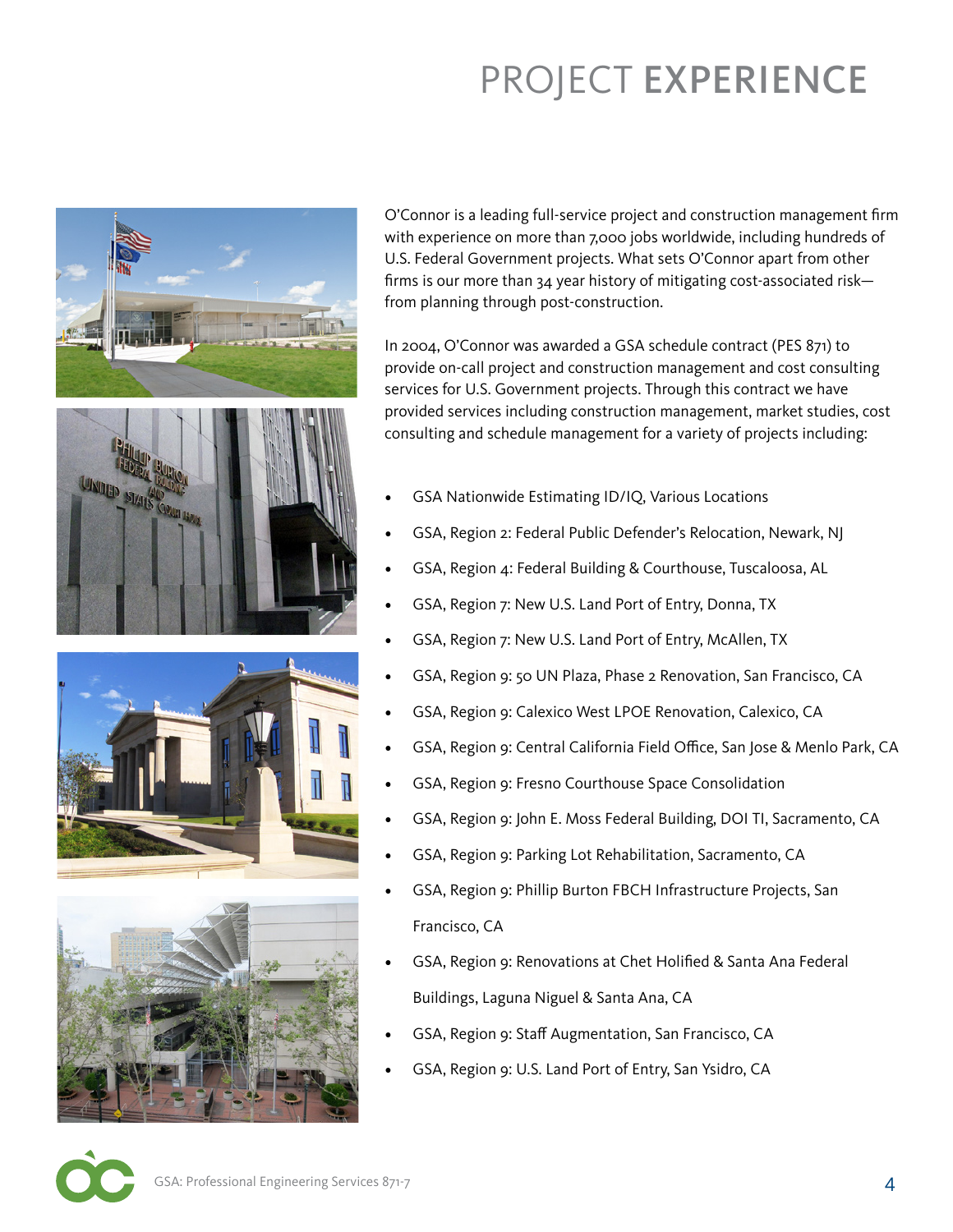#### **1** Special Item Numbers (SINs)

SINs awarded under this contract include:

- Construction Management (871-7)
- Construction Management Recovery Purchasing (871-7RC)

For all SINs, our labor category rates are as follows. These rates include the 0.75% Industrial Funding Fee (IFF).

| <b>LABOR CATEGORIES</b>       | <b>YEAR11</b>          | <b>YEAR12</b>            | <b>YEAR13</b>            | YEAR <sub>14</sub>     | <b>YEAR 15</b>         |
|-------------------------------|------------------------|--------------------------|--------------------------|------------------------|------------------------|
|                               | 7/8/2014 -<br>7/7/2015 | $7/8/2015 -$<br>7/7/2016 | $7/8/2016 -$<br>7/7/2017 | 7/8/2017 -<br>7/7/2018 | 7/8/2018 -<br>7/7/2019 |
| <b>Construction Executive</b> | \$189.32               | \$192.73                 | \$196.19                 | \$199.73               | \$203.32               |
| Program Manager               | \$163.00               | \$165.93                 | \$168.92                 | \$171.96               | \$175.06               |
| Project Manager               | \$141.24               | \$143.78                 | \$146.37                 | \$149.00               | \$151.68               |
| <b>Construction Manager 1</b> | \$128.78               | \$131.09                 | \$133.45                 | \$135.86               | \$138.30               |
| <b>Construction Manager 2</b> | \$124.62               | \$126.87                 | \$129.15                 | \$131.48               | \$133.84               |
| <b>Construction Manager 3</b> | \$114.93               | \$117.00                 | \$119.11                 | \$121.25               | \$123.43               |
| Project Engineer 1            | \$85.16                | \$86.69                  | \$88.25                  | \$89.84                | \$91.45                |
| Project Engineer 2            | \$69.23                | \$70.48                  | \$71.75                  | \$73.04                | \$74.36                |
| Estimator 1                   | \$153.00               | \$155.75                 | \$158.56                 | \$161.41               | \$164.32               |
| Estimator 2                   | \$128.00               | \$130.30                 | \$132.65                 | \$135.04               | \$137.47               |
| Scheduler 1                   | \$153.00               | \$155.75                 | \$158.56                 | \$161.41               | \$164.32               |
| Scheduler 2                   | \$128.00               | \$130.30                 | \$132.65                 | \$135.04               | \$137.47               |
| Constructibility Reviewer     | \$153.00               | \$155.75                 | \$158.56                 | \$161.41               | \$164.32               |
| Claims Specialist             | \$163.00               | \$165.93                 | \$168.92                 | \$171.96               | \$175.06               |
| Inspector                     | \$113.00               | \$115.03                 | \$117.10                 | \$119.21               | \$121.36               |

Labor Category descriptions, experience, and education are found on the following page.

#### SCA Applicability Statement: PES

The service contract act (SCA) is applicable to this contract as it applies to the entire professional engineering services (PES) schedule and all services provided. While no specific labor categories have been identified as being subject to SCA due to exemptions for professional employees (FAR 22.1101, 22.1102 And 29 CRF 541.300), This contract still maintains the provisions and protections for SCA eligible labor categories. If and/or when the contractor adds SCA labor categories/employees to the contract through the modification process, the contractor must inform the contracting officer and establish an ACA matrix identifying the GSA labor category titles, the occupational code, SCA labor category titles and the applicable WD number. Failure to do so may result in cancellation of the contract.

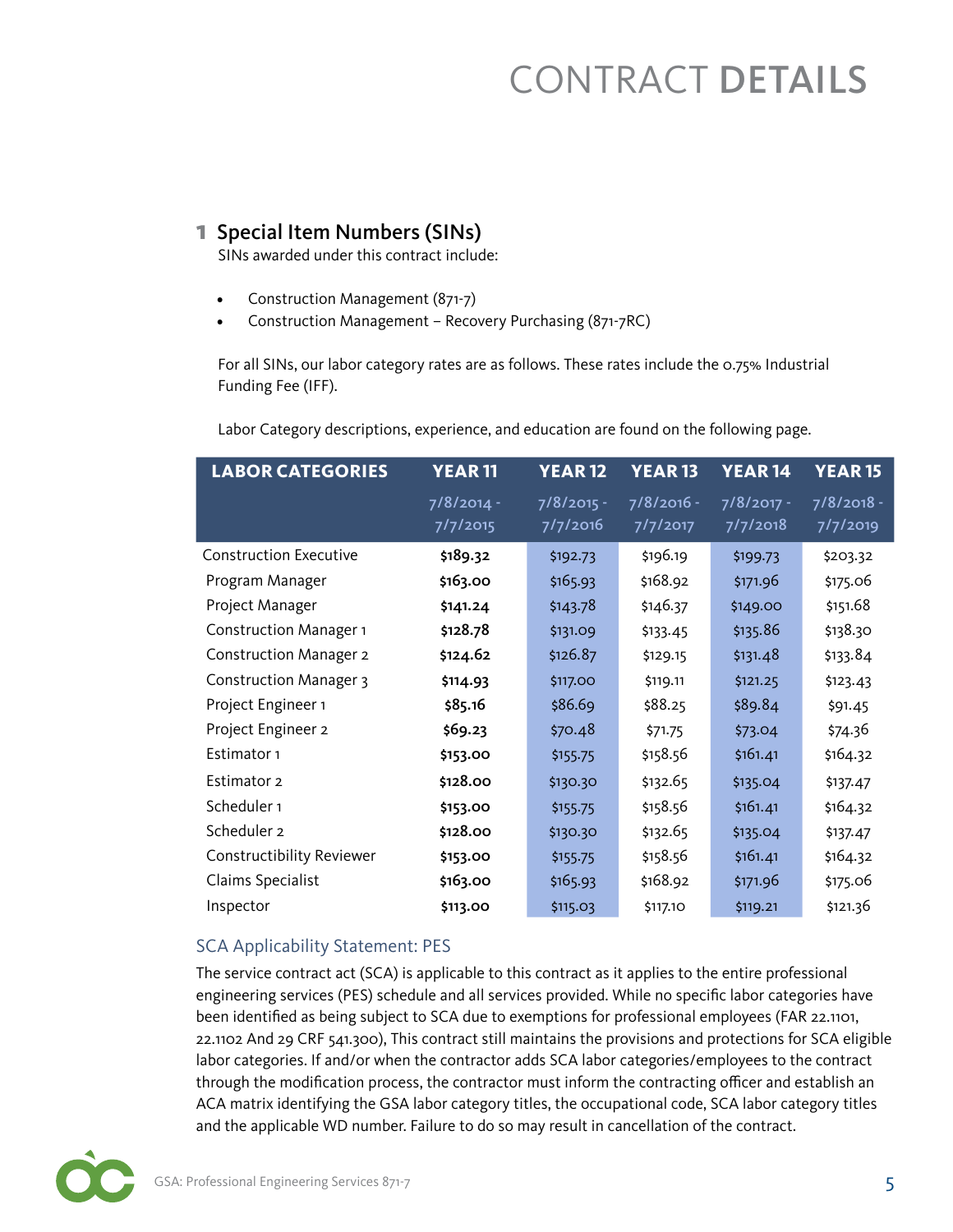| <b>LABOR</b><br><b>CATEGORY</b>             | <b>DESCRIPTION</b>                                                                                                                                                                                                                                                                                                                                                                                                                                                                                                                                                 | <b>EXPERIENCE</b> | <b>EDUCATION</b>                                                                 |
|---------------------------------------------|--------------------------------------------------------------------------------------------------------------------------------------------------------------------------------------------------------------------------------------------------------------------------------------------------------------------------------------------------------------------------------------------------------------------------------------------------------------------------------------------------------------------------------------------------------------------|-------------------|----------------------------------------------------------------------------------|
| <b>Construction</b><br><b>Executive</b>     | This individual provides high-level management services<br>on a full- or part-time basis from a company office, with<br>periodic site and GSA office visits. The Construction<br>Executive is an individual authorized to bind the firm<br>contractually with the Government.                                                                                                                                                                                                                                                                                      | 20+ years         | B.S. degree in<br>Architecture,<br>Engineering, or<br>Construction<br>Management |
| <b>Program</b><br><b>Manager</b>            | Maintain program and project budgets; develop<br>procedures; coordinate master planning efforts; set<br>up contracts, accounting systems, budget, and staff;<br>supervise design and project management staff; review<br>and approve all invoices, contracts, and amendments,<br>and gain authorizations from Owner for expenditures.<br>Duties would include all aspects of estimating, scheduling,<br>constructability analysis, value engineering, project<br>management, and construction management.                                                          | 15+ years         | B.S. degree in<br>Architecture,<br>Engineering, or<br>Construction<br>Management |
| Project<br><b>Manager</b>                   | Manage all project aspects, from design through post-<br>construction; maintain project budget and schedule;<br>ensure constructability; provide on-site supervision;<br>provide construction phase cost, schedule, and quality<br>controls; act as intermediary between Owner, Design<br>Professional, and Contractor(s). Provide estimates, review<br>schedules, process project documents (change orders,<br>requests for information, submittals, etc.), conduct<br>meetings, and mitigate claims by proactively addressing<br>potential issues and conflicts. | 15+ years         | B.S. degree in<br>Architecture,<br>Engineering, or<br>Construction<br>Management |
| <b>Construction</b><br>Manager <sub>1</sub> | Provide on-site Owner's advocate/representative services<br>for major (larger than \$10 million) capital outlay projects;<br>manage all aspects of cost, schedule, and document<br>control; use applicable project management software<br>applications; manage support staff. Provide estimates,<br>review schedules, process project documents (change<br>orders, requests for information, submittals, etc.), conduct<br>meetings, and mitigate claims by proactively addressing<br>potential issues and conflicts.                                              | 15+ years         | B.S. degree in<br>Architecture,<br>Engineering, or<br>Construction<br>Management |

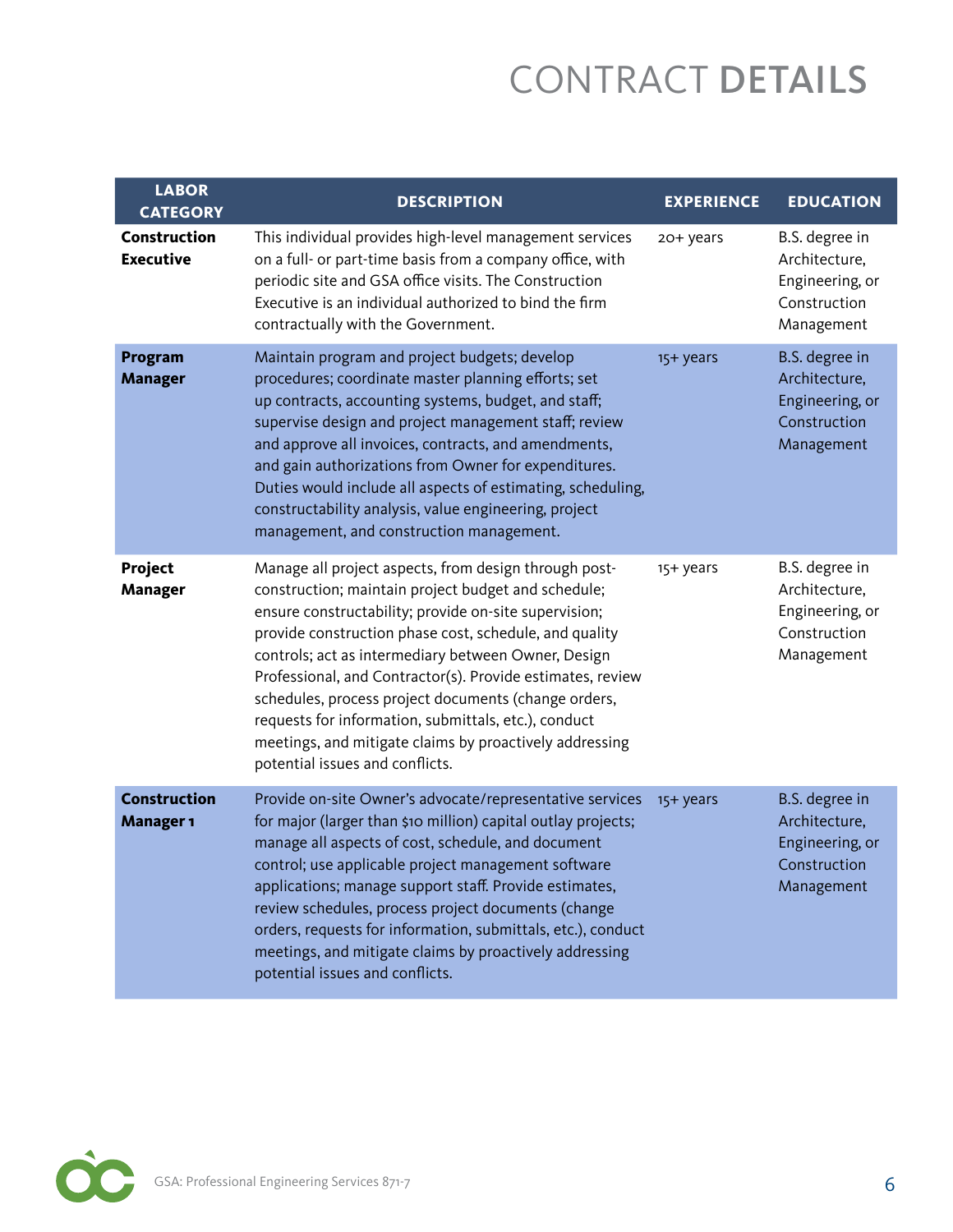| <b>LABOR</b><br><b>CATEGORY</b>         | <b>DESCRIPTION</b>                                                                                                                                                                                                                                                                                                                                                                                                                                                                                                | <b>EXPERIENCE</b> | <b>EDUCATION</b>                                                                                |
|-----------------------------------------|-------------------------------------------------------------------------------------------------------------------------------------------------------------------------------------------------------------------------------------------------------------------------------------------------------------------------------------------------------------------------------------------------------------------------------------------------------------------------------------------------------------------|-------------------|-------------------------------------------------------------------------------------------------|
| <b>Construction</b><br><b>Manager 2</b> | Provide on-site Owner's advocate/representative services<br>for mid-sized (\$5-\$10 million) capital outlay projects;<br>manage all aspects of cost, schedule, and document<br>control; use applicable project management software<br>applications; manage support staff. Provide estimates,<br>review schedules, process project documents (change<br>orders, requests for information, submittals, etc.), conduct<br>meetings, and mitigate claims by proactively addressing<br>potential issues and conflicts. | 10+ years         | B.S. degree in<br>Architecture,<br>Engineering, or<br>Construction<br>Management                |
| <b>Construction</b><br><b>Manager 3</b> | Provide on-site Owner's advocate/representative services<br>for small (\$1-5 million) capital outlay projects; manage<br>all aspects of cost, schedule, and document control; use<br>applicable project management software applications;<br>manage support staff.                                                                                                                                                                                                                                                | 7+ years          | B.S. degree in<br>Architecture,<br>Engineering, or<br>Construction<br>Management<br>(preferred) |
| <b>Project</b><br><b>Engineer 1</b>     | Take direction from Project/Construction Managers;<br>process documents such as RFIs, change requests, etc.;<br>utilize project management software applications; input<br>data; provide general assistance to Project/Construction<br>Managers.                                                                                                                                                                                                                                                                  | 3+ years          | B.S. degree in<br>Architecture,<br>Engineering, or<br>Construction<br>Management<br>(preferred) |
| Project<br><b>Engineer 2</b>            | Take direction from Project/Construction Managers;<br>process documents such as RFIs, change requests, etc.;<br>utilize project management software applications; input<br>data; provide general assistance to Project/Construction<br>Managers.                                                                                                                                                                                                                                                                  | 1+ years          | B.S. degree in<br>Architecture,<br>Engineering, or<br>Construction<br>Management<br>(preferred) |
| <b>Estimator 1</b>                      | Manage building and civil estimating projects; manage<br>support staff; provide quantity take-off and pricing for<br>architectural, civil, structural, and MEP trades; research<br>prices; interface with Design Professionals; represent<br>Owner in cost reconciliation meetings; provide value<br>engineering services; provide change order analysis and<br>negotiation services; provide cost support for claims and<br>litigation.                                                                          | 15+ years         | B.S. degree in<br>Architecture,<br>Engineering, or<br>Construction<br>Management                |

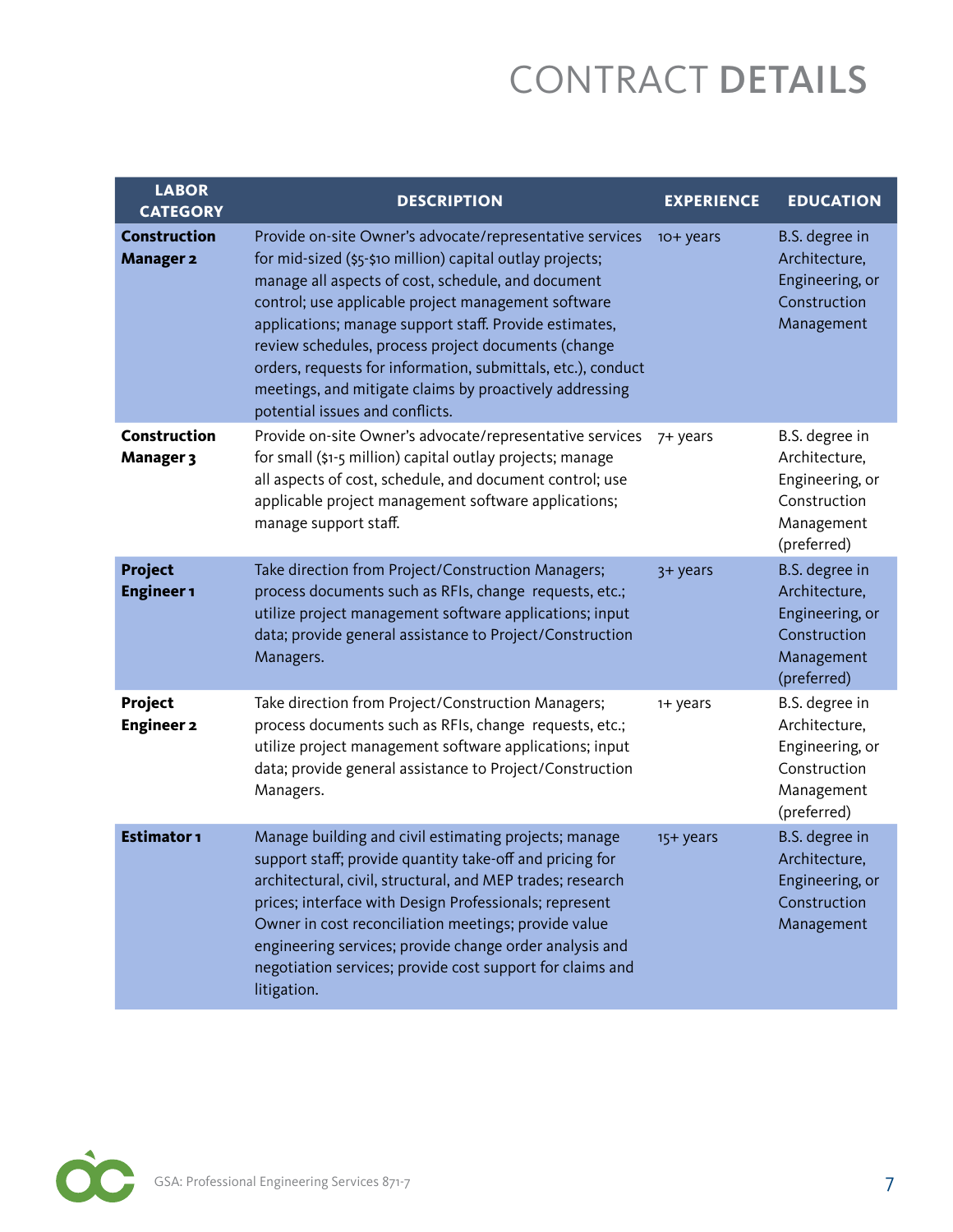| <b>LABOR</b><br><b>CATEGORY</b>     | <b>DESCRIPTION</b>                                                                                                                                                                                                                                                                                                                                                                                            | <b>EXPERIENCE</b> | <b>EDUCATION</b>                                                                                |
|-------------------------------------|---------------------------------------------------------------------------------------------------------------------------------------------------------------------------------------------------------------------------------------------------------------------------------------------------------------------------------------------------------------------------------------------------------------|-------------------|-------------------------------------------------------------------------------------------------|
| <b>Estimator 2</b>                  | Work under the direction of Estimator 1 to provide<br>quantity take-off, pricing, data input, and arithmetic<br>validation for all building and civil design trades.                                                                                                                                                                                                                                          | 8+ years          | B.S. degree in<br>Architecture,<br>Engineering, or<br>Construction<br>Management<br>(preferred) |
| Scheduler 1                         | Develop phasing plans; evaluate baseline and monthly<br>schedules for contractual compliance; provide support for<br>litigation and claims; possess extensive experience with<br>P6 or other scheduling software; generate design and<br>construction phase schedules; as- built schedules; and<br>Building Information Modeling (BIM).                                                                       | 15+ years         | B.S. degree in<br>Architecture,<br>Engineering, or<br>Construction<br>Management                |
| <b>Scheduler 2</b>                  | Work under the direction of Scheduler 1 to assist in the<br>development of phasing plans; evaluate baseline and<br>monthly schedules for contractual compliance; provide<br>support for litigation and claims; possess extensive<br>experience with P6 or other scheduling software;<br>generate design and construction phase schedules; as-<br>built schedules.                                             | 8+ years          | B.S. degree in<br>Architecture,<br>Engineering, or<br>Construction<br>Management<br>(preferred) |
| Constructability<br><b>Reviewer</b> | Provide constructability and coordination review services<br>for building and civil projects; identify potential areas<br>of Owner exposure and work with Design Professionals<br>to correct errors and omissions; provide backcheck<br>of plans; review all project documentation including<br>plans, specifications, and reports; aid in the reduction of<br>construction-phase change requests and claims. | 15+ years         | B.S. degree in<br>Architecture,<br>Engineering, or<br>Construction<br>Management                |
| <b>Claims Specialist</b>            | Provide expert witness services for cost control, schedule<br>control, and construction management claims; provide<br>depositions to support mediation, litigation, or trial; assist<br>in settlement negotiations with opposing party.                                                                                                                                                                       | 15+ years         | B.S. degree in<br>Architecture,<br>Engineering, or<br>Construction<br>Management                |
| Inspector                           | Provide on-site construction inspection, quality assurance, 15+ years<br>and quality control. The individual is well-versed in<br>construction means and methods for all building trades,<br>including architectural, civil, structural, and MEP.                                                                                                                                                             |                   | International<br>Code Council<br>(ICC)                                                          |

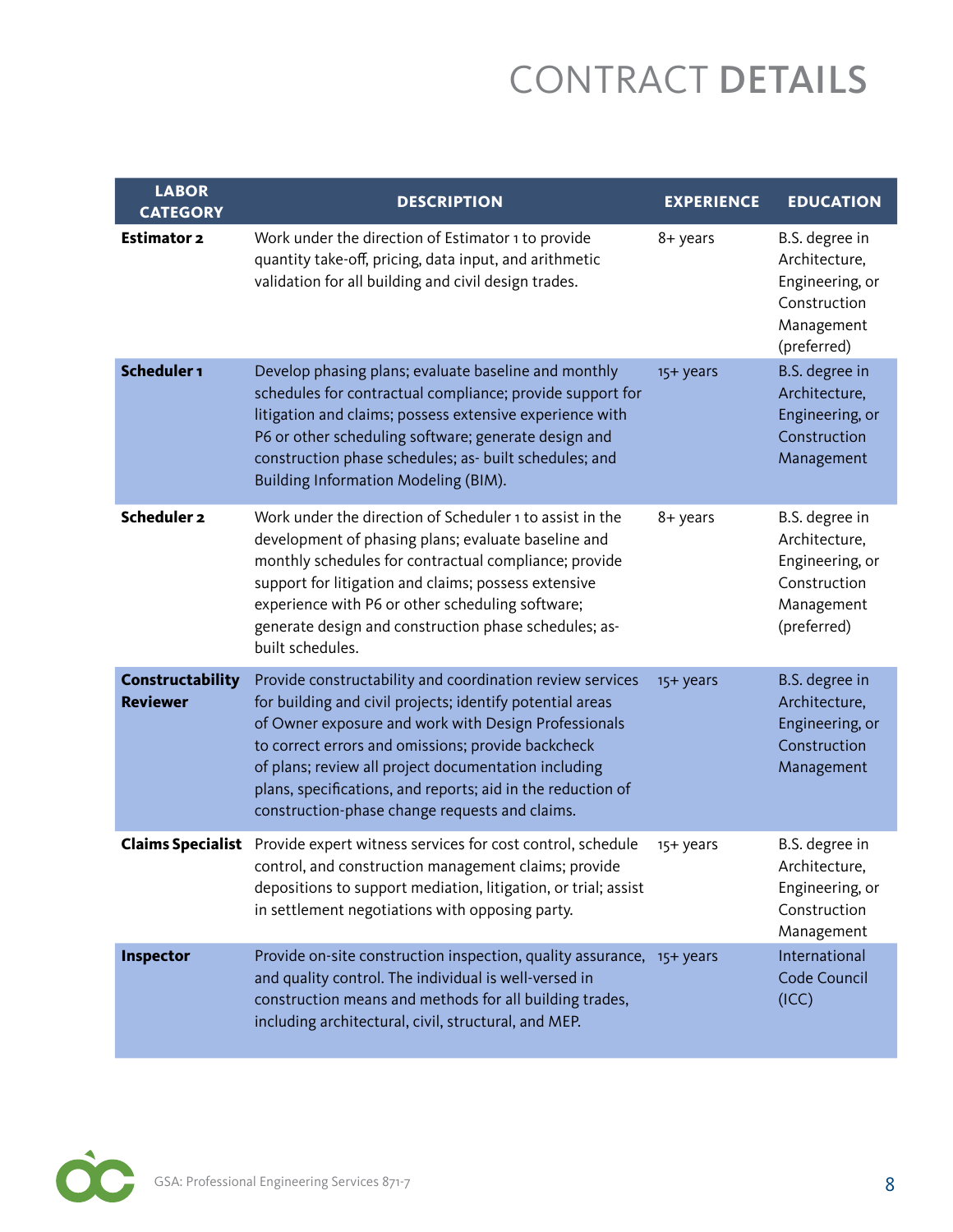Representative capabilities of our staff include the following task items:

| <b>COST CONTROL</b>                     |                                                                                                                                                                                                                                                                                                                                                             | $871 - 7$ | 871-7RC |
|-----------------------------------------|-------------------------------------------------------------------------------------------------------------------------------------------------------------------------------------------------------------------------------------------------------------------------------------------------------------------------------------------------------------|-----------|---------|
| <b>Pre-Construction</b><br>Estimating   | Prepare construction cost estimates throughout the various phases<br>of design (conceptual, schematic, design development, construction<br>document), using required software applications and formats.<br>Provide QTO using 3D BIM models.                                                                                                                 |           |         |
| <b>Value Engineering</b>                | Prepare reports and conduct workshops to reduce project costs,<br>while ensuring that design criteria are met, and that functionality,<br>sustainability, and aesthetics are not compromised. Provide<br>Certified Value Specialists (CVS) as needed.                                                                                                       |           |         |
| <b>Construction-Phase</b><br>Estimating | Provide change order and claim analysis and negotiation on behalf<br>of the Government. Research contractor claims for entitlement,<br>provide valuation, negotiate settlements, and document change<br>orders. Provide claims and litigation support, including expert<br>witness testimony and participation in mediation or other dispute<br>resolution. |           |         |

| <b>SCHEDULE CONTROL</b>            |                                                                                                                                                                                                                                                        | $871 - 7$ | 871-7RC |
|------------------------------------|--------------------------------------------------------------------------------------------------------------------------------------------------------------------------------------------------------------------------------------------------------|-----------|---------|
| Master Schedule<br>Development     | Generate Critical Path Method (CPM) schedules that represent<br>program or project activities, tasks, and milestones.                                                                                                                                  |           |         |
| Baseline Schedule<br><b>Review</b> | Review Contractor's baseline construction schedule for accuracy,<br>durations, logic, milestones, etc. Assist with 4D scheduling and<br>model-building / simulation exercises.                                                                         |           |         |
| Monthly Schedule<br><b>Reviews</b> | On a monthly (or other regular) basis, review the critical path of<br>the Contractor's CPM schedule to identify and track changes and<br>updates; ensure logic; and make recommendations on the impacts<br>and solutions for real or potential delays. |           |         |
| Delay Impact<br>Analysis           | Investigate project delays to determine cause, responsible party,<br>resolutions, cost impacts, and overall schedule impacts. Participate<br>in resolutions with the Owner and Contractor. Provide expert<br>witness services as needed.               |           |         |

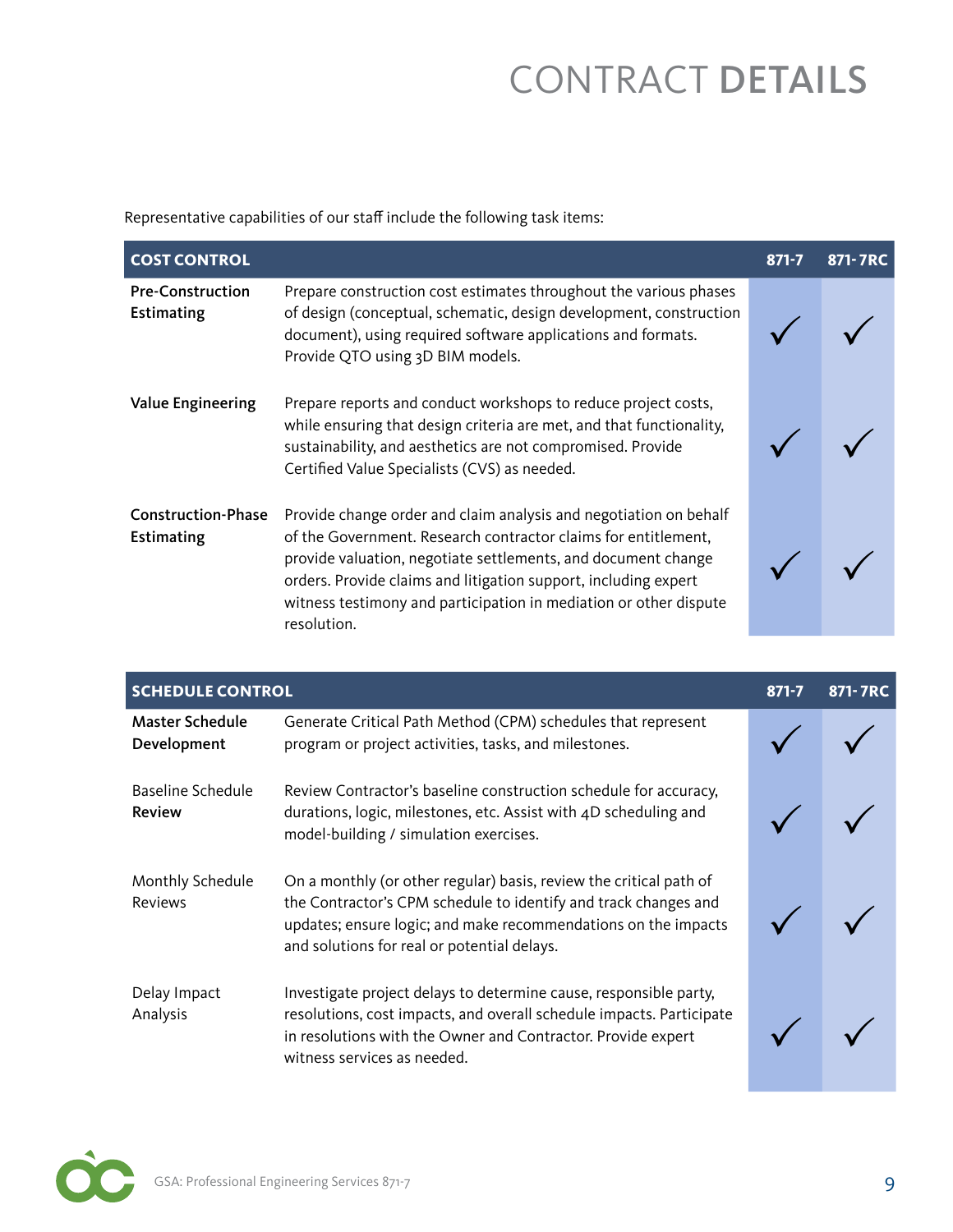|                                               | <b>QUALITY CONTROL</b><br>871-7RC<br>$871 - 7$                                                                                                                                                                                                                                                                                                                            |  |  |
|-----------------------------------------------|---------------------------------------------------------------------------------------------------------------------------------------------------------------------------------------------------------------------------------------------------------------------------------------------------------------------------------------------------------------------------|--|--|
| Design /<br>Constructability<br><b>Review</b> | Provide constructability, owner's, and codes & standards reviews<br>of all project documentation, including drawings, specifications,<br>and reports. Analyze documents for errors and omissions, potential<br>change orders and claims, bidability, constructibility, functionality,<br>life cycle, schedule, and overall cost. Generate BIM clash detection<br>reports. |  |  |
| <b>Bid Analysis</b>                           | Review legitimacy of Contractor bid for compliance with project<br>documents, budget, proposed schedule, exclusions, and available<br>Contractor resources to accomplish the work.                                                                                                                                                                                        |  |  |

| <b>MANAGEMENT</b>          |                                                                                                                                                                                                                                                         | $871 - 7$ | 871-7RC |
|----------------------------|---------------------------------------------------------------------------------------------------------------------------------------------------------------------------------------------------------------------------------------------------------|-----------|---------|
| Program<br>Management      | Provide management for multiple projects in design and<br>construction; maintain program and project budgets and schedules;<br>establish standard operating procedures; ensure program<br>compliance with Owner's specifications, budget, and schedule. |           |         |
| Project<br>Management      | Assume responsibility for the successful design and construction of<br>a single project.                                                                                                                                                                |           |         |
| Construction<br>Management | Provide on-site Owner's Representative services with regards to<br>cost, schedule, and document controls.                                                                                                                                               |           |         |
| Inspection                 | Verify that materials and method conform to specifications and all<br>applicable Federal, State, and Local codes.                                                                                                                                       |           |         |

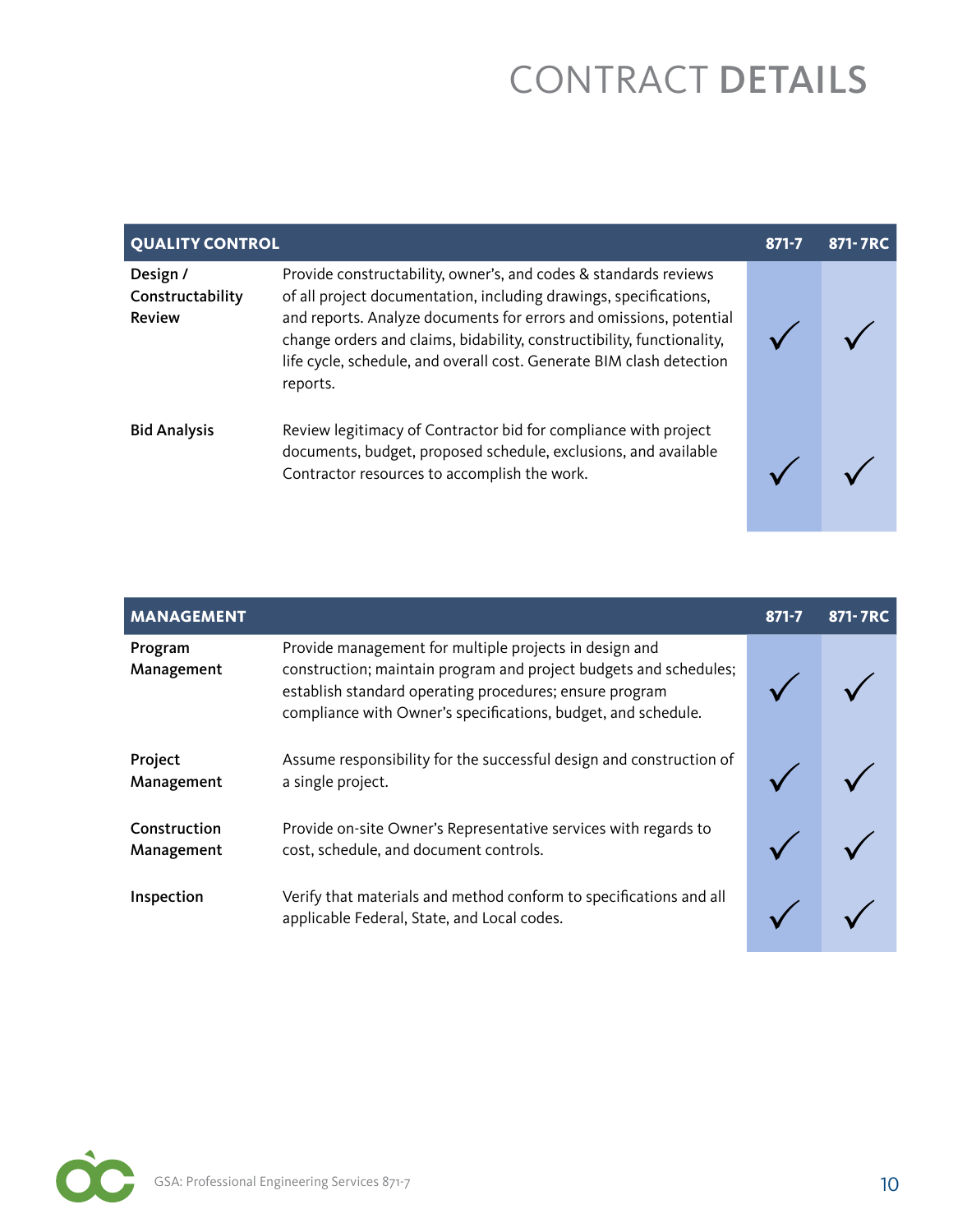| $\overline{\mathbf{2}}$ | <b>Maximum Order</b>                                                     | The maximum order that can be placed under the provisions of<br>this contract is \$1,000,000.00.                                                  |
|-------------------------|--------------------------------------------------------------------------|---------------------------------------------------------------------------------------------------------------------------------------------------|
| 3                       | Minimum Order                                                            | The minimum order that can be placed under the provisions of<br>this contact is \$100.00.                                                         |
| 4                       | Geographic Coverage                                                      | O'Connor will provide services to any domestic location,<br>including CONUS, AK, HI, and PR.                                                      |
| 5                       | <b>Point of Production</b>                                               | Services will be provided at any O'Connor location or Government<br>job site.                                                                     |
| 6                       | <b>Discounts</b>                                                         | The rates listed above are 2% less than our standard commercial<br>rates.                                                                         |
| 7                       | <b>Quantity Discount</b>                                                 | a. 1% discount on task orders over \$250,000.<br>b. 2% discount on task orders over \$500,000.                                                    |
| 8                       | <b>Prompt Payment Discount</b>                                           | a. 1% discount for prompt payment (NET 15).                                                                                                       |
| 9                       | Government Purchase Card                                                 | O'Connor will accept the government purchase card for all<br>purchases.                                                                           |
| 10                      | Foreign Origin                                                           | No services are of foreign origin.                                                                                                                |
| 11                      | <b>Delivery</b>                                                          | Delivery times are determined at time of purchase.                                                                                                |
| 12                      | F.O.B.                                                                   | F.O.B. Destination                                                                                                                                |
| <b>13a</b>              | <b>Ordering Address</b>                                                  | 6110 Executive Blvd, Suite 440<br>Rockville, MD 20852<br>p: 202.299.0530<br>f: 202.747.7510<br>Email: tstrandberg@ocmi.com<br>POC: Tom Strandberg |
| <b>13b</b>              | <b>Ordering Procedures</b>                                               | Ordering Procedures can be found at the GSA Schedules<br>homepage. (www.gsa.gov/schedules).                                                       |
| 14                      | <b>Payment Address</b>                                                   | P.O. Box 51000<br>Irvine, CA 92619<br>p: 949.476.2094<br>f: 949.476.8294<br>Email: jsingletary@ocmi.com<br>POC: Jeanette Singletary               |
| 15                      | <b>Warranty Provisions</b>                                               | Not applicable.                                                                                                                                   |
| <b>16</b>               | <b>Export Packing Charges</b>                                            | Not applicable.                                                                                                                                   |
| 17                      | Terms and conditions of<br><b>Government Purchase Card</b><br>Acceptance | Terms and conditions of Government Purchase Card<br>Acceptance.                                                                                   |